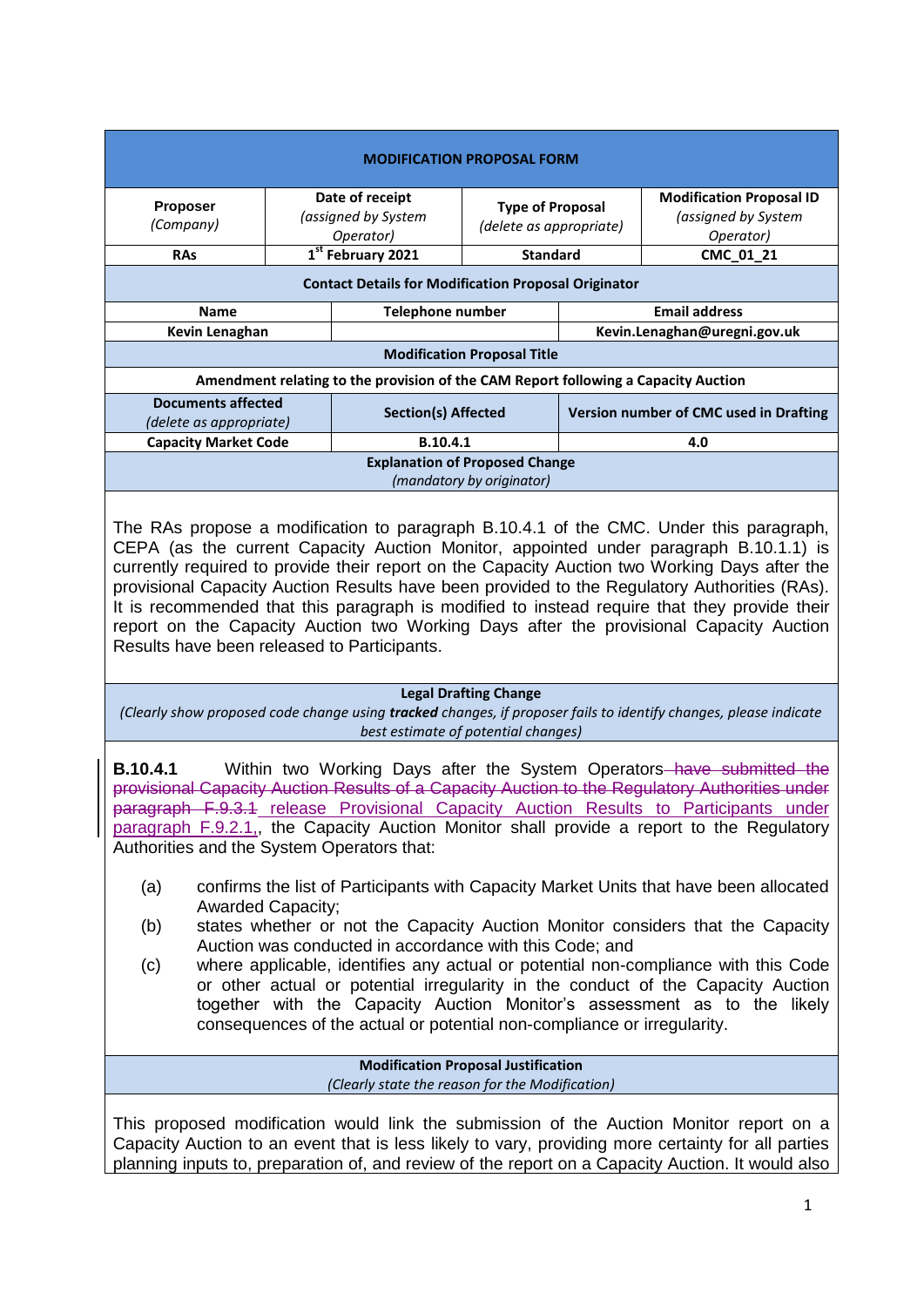mirror the requirement for the Auction Monitor report on the Qualification Process, which is required two Working Days following the release of Provisional Qualification Results to Participants under E.9.2.1, E.9.2.2, and E.9.2.3.

In previous Capacity Auctions, up to and including the T-4 Capacity Auction for the Capacity Year 2022/23, provisional Capacity Auction Results were provided to the RAs (under paragraph F.9.3.1) and released to Participants (under F.9.2.1) on the same date, occurring on the Provisional Capacity Auction Results Date as listed in the Capacity Auction Timetable.

However, for the T-1 CY2020/21 Capacity Auction and the T-2 CY2021/22 Capacity Auction, the System Operators provided the provisional Capacity Auction Results to the RAs on an earlier date. This earlier submission of provisional Capacity Auction Results from the SOs to the RAs resulted in an unexpected last-minute change to the deadline of Auction Monitor report on the Capacity Auction, requiring the Monitor to make resourcing changes to support earlier delivery of the report on the T-2 Capacity Auction.

## **Code Objectives Furthered**

*(State the Code Objectives the Proposal furthers, see Sub-Section A.1.2 of the CMC Code Objectives)* The proposed Modification furthers the CMC code objectives as follows:

- (a) to facilitate the efficient discharge by EirGrid and SONI of the obligations imposed by their respective Transmission System Operator Licences in relation to the Capacity Market;
- (e) to provide transparency in the operation of the SEM;

**Implication of not implementing the Modification Proposal** *(State the possible outcomes should the Modification Proposal not be implemented)*

Failure to implement this proposal could lead again to the requirement for the Auction Monitor facing unnecessary resourcing issues. A repeat of this issue may also lead to difficulties for the SOs in regards to their ability to provide all the information required by the Monitor to undertake the checks in the scope in time for an updated deadline.

> **Impacts** *(Indicate the impacts on systems, resources, processes and/or procedures)*

- A repeat of this issue would result in resourcing issues for the CAM;
- This would place unnecessary pressure on the SOs to provide the required information to the CAM ahead of the initial presumed deadline.

*Please return this form to the System Operators by email t[o CapacityModifications@sem-o.com](mailto:CapacityModifications@sem-o.com)*